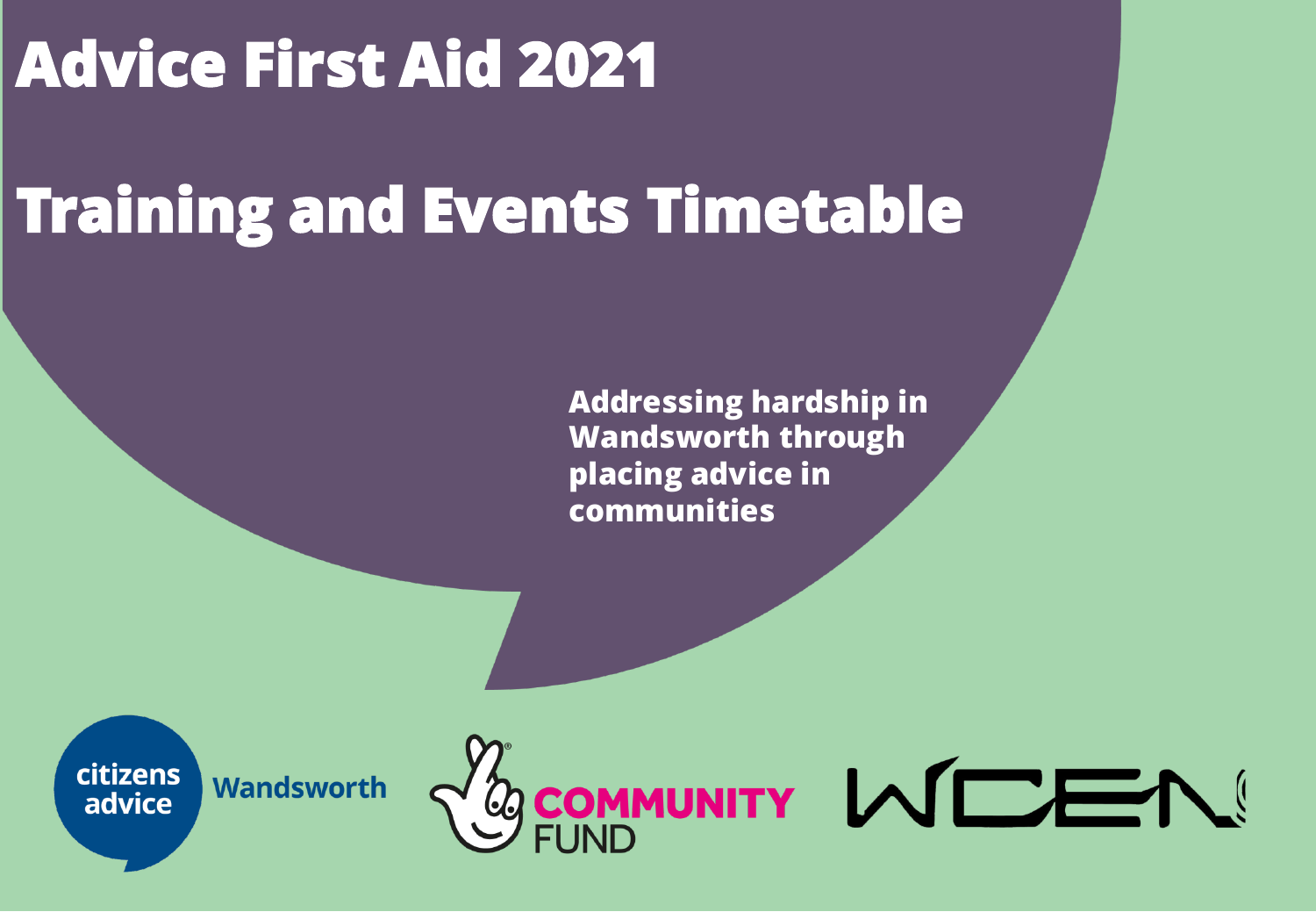# **Benefits Training**

Interactive, accessible and useful courses explaining how the benefits system works:

#### **1. Introduction to Welfare Benefits**

- 21st + 28th April [two 3 hour sessions]
- Completed

#### **2. Universal Credit Overview**

- 9th+ 16th June [two 3 hour sessions]
- Completed

Delivered by the Benefits Training Company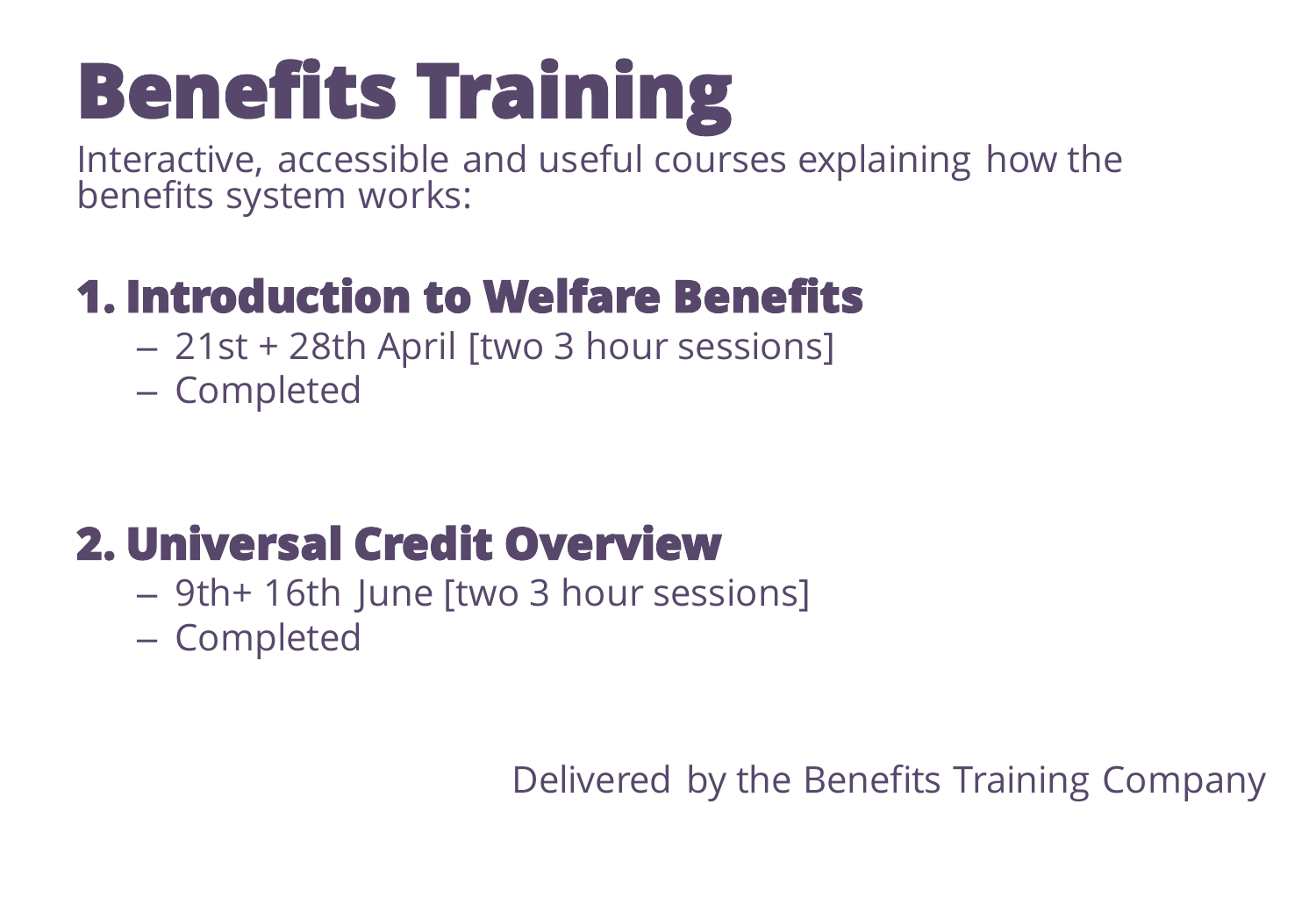## **Advice First Aid Online Sessions**

Find out how to better support residents with social welfare issues.

#### **1. AFA: Introduction to Citizens Advice Wandsworth, online resources + local services**

- Delivered on demand
- To enquire, complete online enquiry form

#### **2. AFA: Talking about debt**

- Monday 5 July 2021 [3 hours] **completed**
- Wednesday 29 September 2021 10am 1.30pm
- Please register on **[eventbrite](https://www.eventbrite.co.uk/e/advice-first-aid-talking-about-debt-tickets-165730838399)**

#### **3. AFA: Housing & Homelessness**

- Tuesday 14 September 10am 1pm
- Please register on **eventbrite**
- **Completed**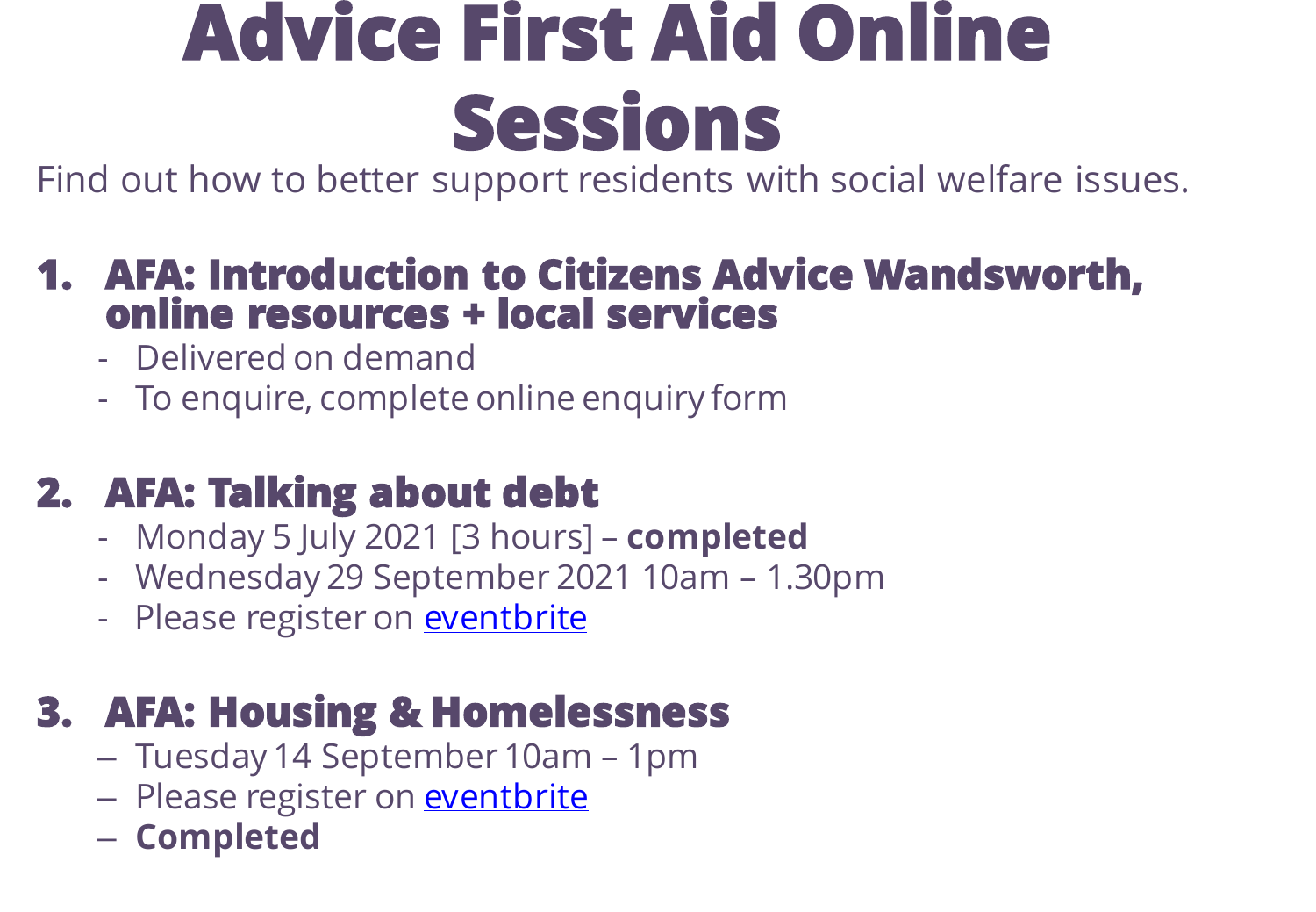## **Advice First Aid Online Sessions**

### **4. AFA: Financial Hardship/Intro to CAW**

Thursday 9 December 10am – 1pm Please register on **[eventbrite](https://www.eventbrite.co.uk/e/205670886157)** 

### **5. AFA: Housing Allocations**

Tuesday 14 December 10am - 12pm Please register on **[eventbrite](https://www.eventbrite.co.uk/e/205681658377)**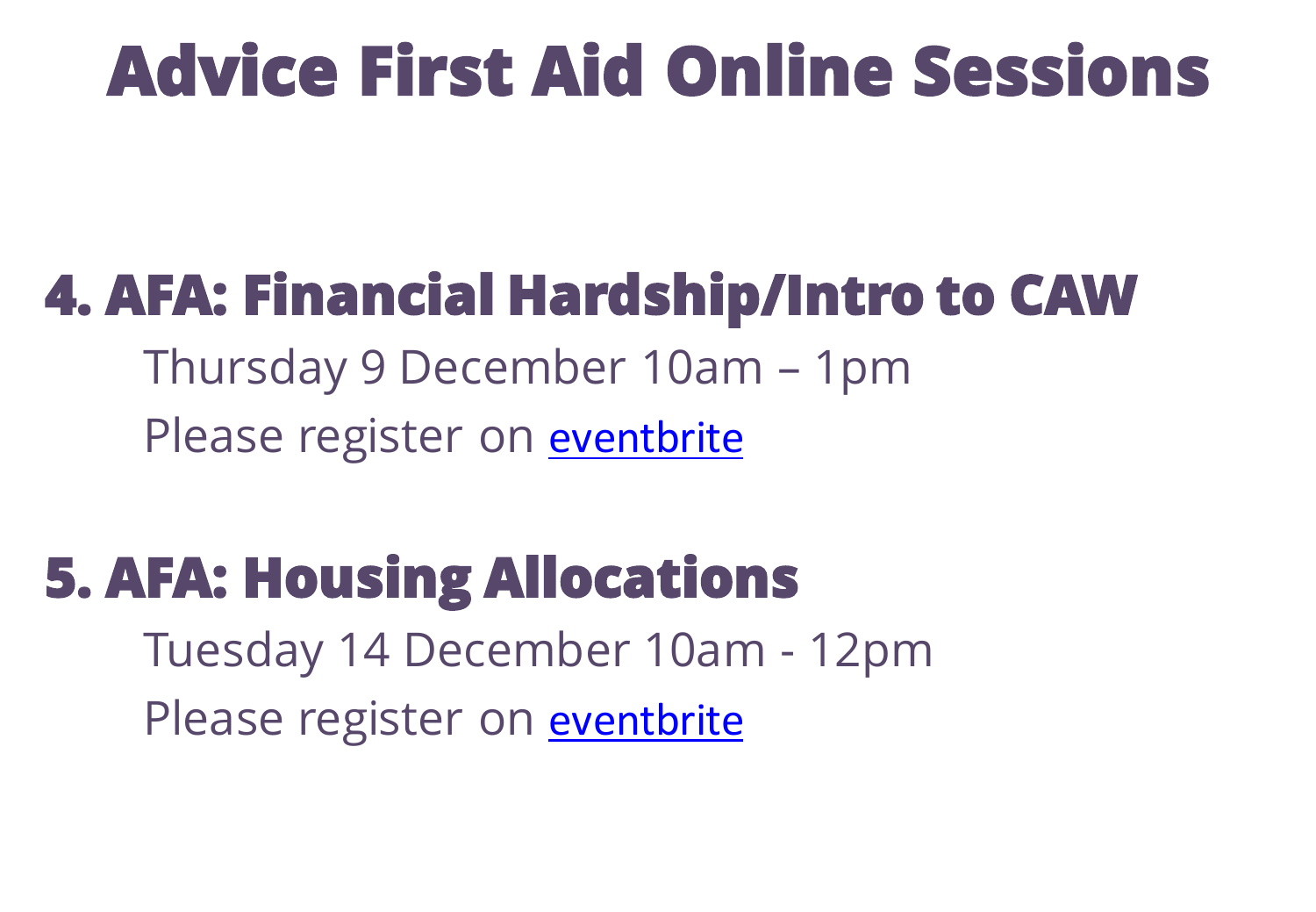## **Online Events**

Focused exploration of current themes; looking together at how we address issues causing local people hardship.

- **Insecure Employment – 26 January completed**
- **Housing – 25 May - completed**
- **Annual Conference – 13 July – completed**
- **School Exclusions – 19 October - completed**

Our Online Events and Annual Conference are all about 3 hours in length. They include presentations, training, group discussions and activities.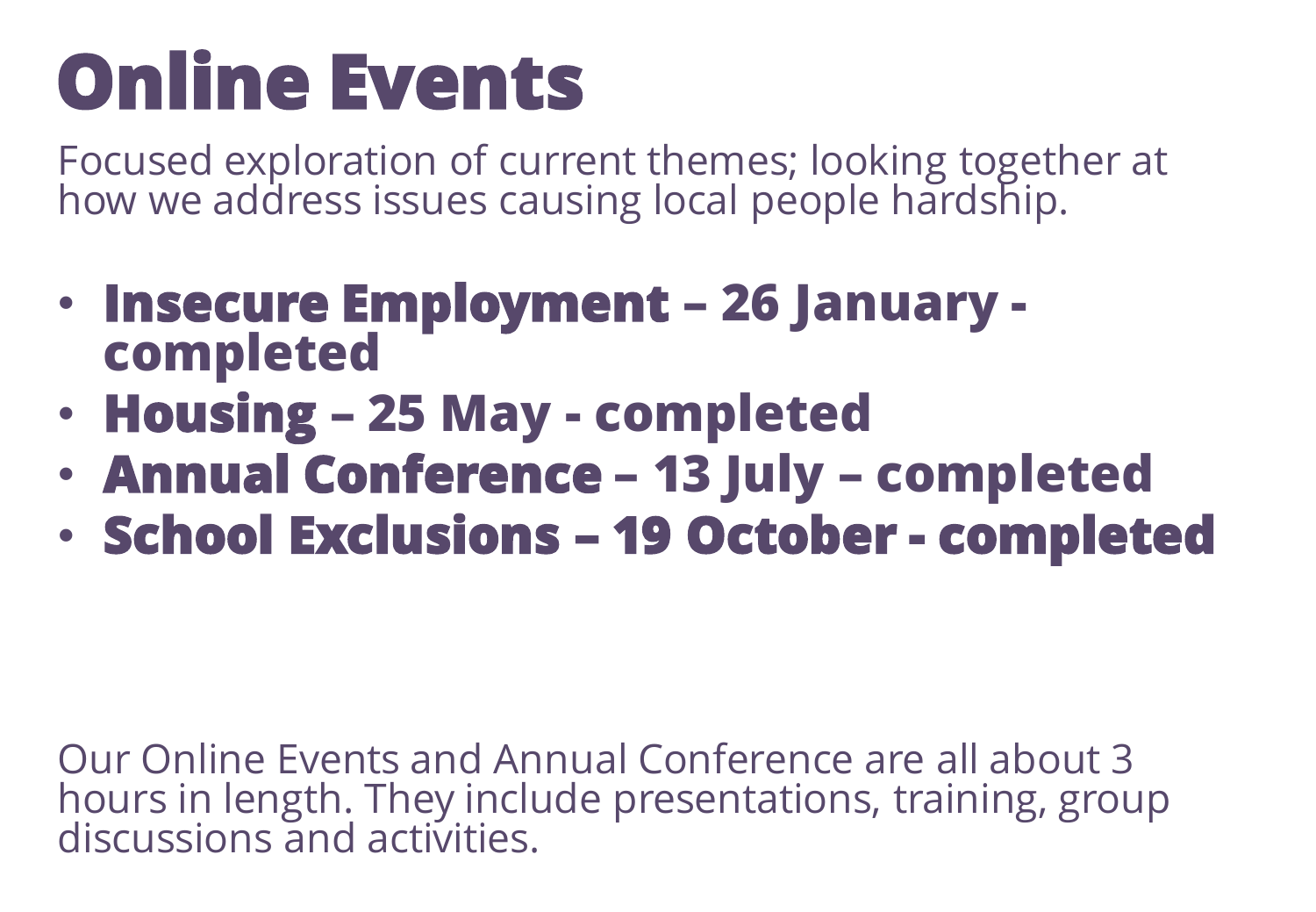#### **2021 AFA event timetable**

| <b>Date</b>                       | <b>Type of event</b>                      | <b>Theme</b>                                                                                             |
|-----------------------------------|-------------------------------------------|----------------------------------------------------------------------------------------------------------|
| 26 January                        | <b>Online Network Event</b>               | <b>Insecure Work</b>                                                                                     |
| Wed 21 + 28 April: 9.45 - 13.00   | <b>Online training</b>                    | Introduction to Welfare Benefits                                                                         |
| Tue 25 May: 10 - 13.00            | <b>Online Network Event</b>               | <b>Housing</b>                                                                                           |
| Wed $9 + 16$ June: $9.45 - 13.00$ | <b>Online training</b>                    | Universal Credit Overview                                                                                |
| Mon 5 July: 10 - 13.00            | Advice First Aid online<br>session        | Talking about debt                                                                                       |
| Tue 13 July: 9.45 -13.00          | Online Annual<br>Conference               | How we were, How we are and<br>How we want to be: Learning<br>from service delivery during a<br>pandemic |
| Tue 14 September: 10 – 13.00      | <b>Advice First Aid online</b><br>session | <b>Housing &amp; Homelessness</b>                                                                        |
| Wed 29 September: 9.45 –<br>13.30 | <b>Advice First Aid online</b><br>session | Talking about debt                                                                                       |
| Tue 19 October: 9.45 – 13.00      | <b>Online Network Event</b>               | <b>School Exclusions</b>                                                                                 |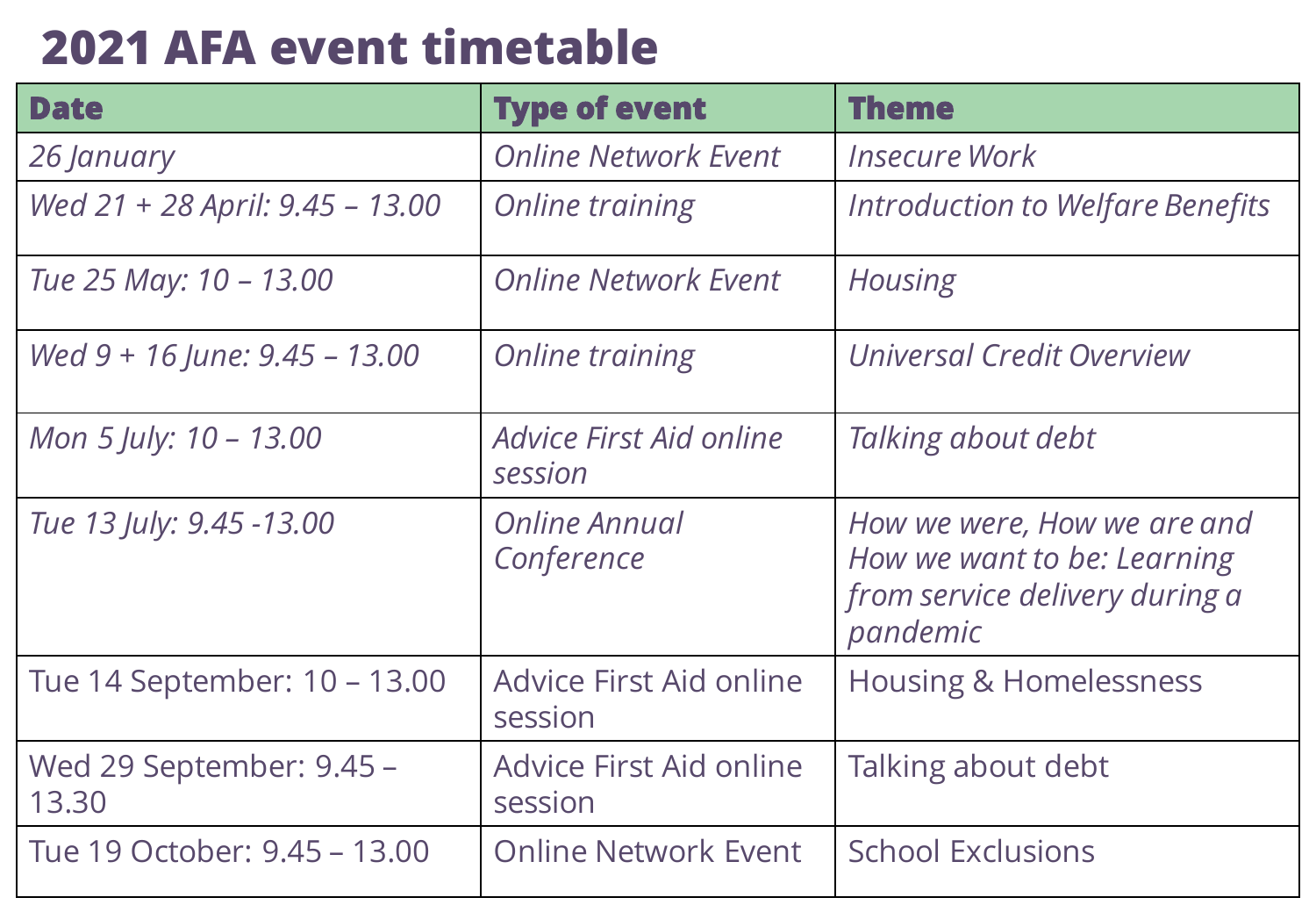#### **2021 AFA event timetable**

| <b>Date</b>                                          | <b>Type of event</b>               | <b>Theme</b>              |
|------------------------------------------------------|------------------------------------|---------------------------|
| Thurs 9 December: 10 -<br>1pm (9.45am registration)  | Advice First Aid online<br>session | <b>Financial Hardship</b> |
| Tues 14 December: 10 -<br>12pm (9.45am registration) | Advice First Aid online<br>session | <b>Housing Allocation</b> |